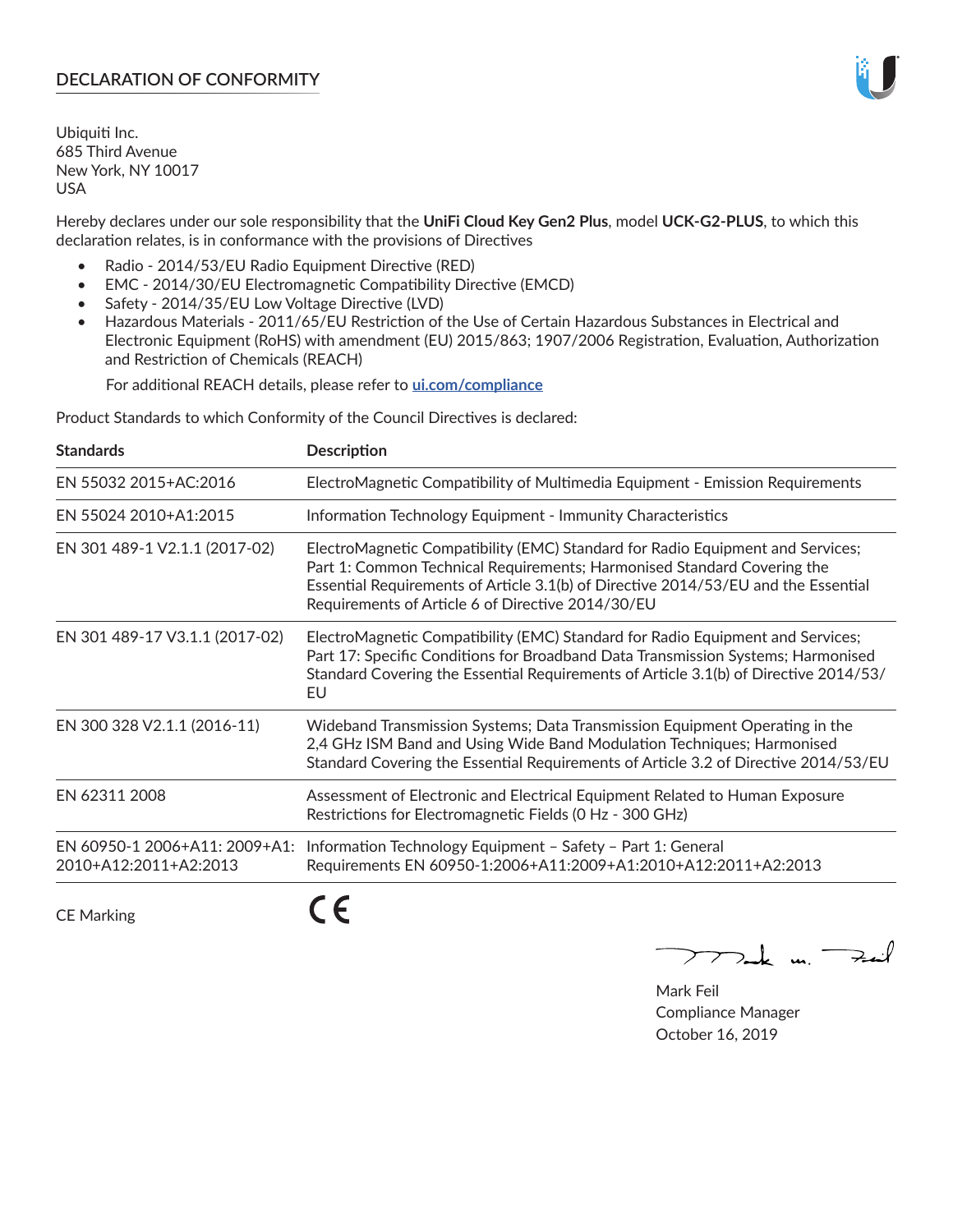# **DECLARATION OF CONFORMITY**



# **български** [Bulgarian]

С настоящото Ubiquiti декларира, че това устройство UCK-G2-PLUS е в съответствие със съществените изисквания и други приложими разпоредби на Директиви 2014/53/EC, 2014/30/ЕС, 2014/35/ЕС.

## **Hrvatski** [Croatian]

Ubiquiti ovim putem izjavljuje da je ovaj uređaj UCK-G2-PLUS sukladan osnovnim zahtjevima i ostalim bitnim odredbama Direktiva 2014/53/EU, 2014/30/EU, 2014/35/EU.

# **Čeština** [Czech]

Ubiquiti tímto prohlašuje, že toto UCK-G2-PLUS zařízení, je ve shodě se základními požadavky a dalšími příslušnými ustanoveními směrnic 2014/53/EU, 2014/30/EU, 2014/35/EU.

# **Dansk** [Danish]

Hermed, Ubiquiti, erklærer at denne UCK-G2-PLUS enhed, er i overensstemmelse med de væsentlige krav og øvrige relevante krav i direktiver 2014/53/EU, 2014/30/EU, 2014/35/EU.

# **Nederlands** [Dutch]

Hierbij verklaart Ubiquiti, dat deze UCK-G2-PLUS apparaat, in overeenstemming is met de essentiële eisen en de andere relevante bepalingen van richtlijnen 2014/53/EU, 2014/30/EU, 2014/35/EU.

## **English**

Hereby, Ubiquiti, declares that this UCK-G2-PLUS device, is in compliance with the essential requirements and other relevant provisions of Directives 2014/53/EU, 2014/30/EU, 2014/35/EU.

# **Eesti keel** [Estonian]

Käesolevaga Ubiquiti kinnitab, et antud UCK-G2-PLUS seade, on vastavus olulistele nõuetele ja teistele asjakohastele sätetele direktiivide 2014/53/EL, 2014/30/EL, 2014/35/EL.

## **Suomi** [Finnish]

Täten Ubiquiti vakuuttaa, että tämä UCK-G2-PLUS laite, on yhdenmukainen olennaisten vaatimusten ja muiden sitä koskevien direktiivien 2014/53/EU, 2014/30/EU, 2014/35/EU.

## **Français** [French]

Par la présente Ubiquiti déclare que l'appareil UCK-G2-PLUS, est conforme aux exigences essentielles et aux autres dispositions pertinentes des directives 2014/53/UE, 2014/30/UE, 2014/35/UE.

## **Deutsch** [German]

Hiermit erklärt Ubiquiti, dass sich dieses UCK-G2-PLUS Gerät, in Übereinstimmung mit den grundlegenden Anforderungen und den anderen relevanten Vorschriften der Richtlinien 2014/53/EU, 2014/30/EU, 2014/35/EU befindet.

## **Ελληνικά** [Greek]

Δια του παρόντος, Ubiquiti, δηλώνει ότι αυτή η συσκευή UCK-G2-PLUS, είναι σε συμμόρφωση με τις βασικές απαιτήσεις και τις λοιπές σχετικές διατάξεις των οδηγιών 2014/53/EE, 2014/30/EE, 2014/35/EE.

## **Magyar** [Hungarian]

Ezennel Ubiquiti kijelenti, hogy ez a UCK-G2-PLUS készülék megfelel az alapvető követelményeknek és más vonatkozó 2014/53/EU, 2014/30/EU, 2014/35/EU irányelvek rendelkezéseit.

## **Íslenska** [Icelandic]

Hér, Ubiquiti, því yfir að þetta UCK-G2-PLUS tæki er í samræmi við grunnkröfur og önnur viðeigandi ákvæði tilskipana 2014/53/ESB, 2014/30/ESB, 2014/35/ESB.

## **Italiano** [Italian]

Con la presente, Ubiquiti, dichiara che questo dispositivo UCK-G2-PLUS, è conforme ai requisiti essenziali ed alle altre disposizioni pertinenti delle direttive 2014/53/UE, 2014/30/UE, 2014/35/UE.